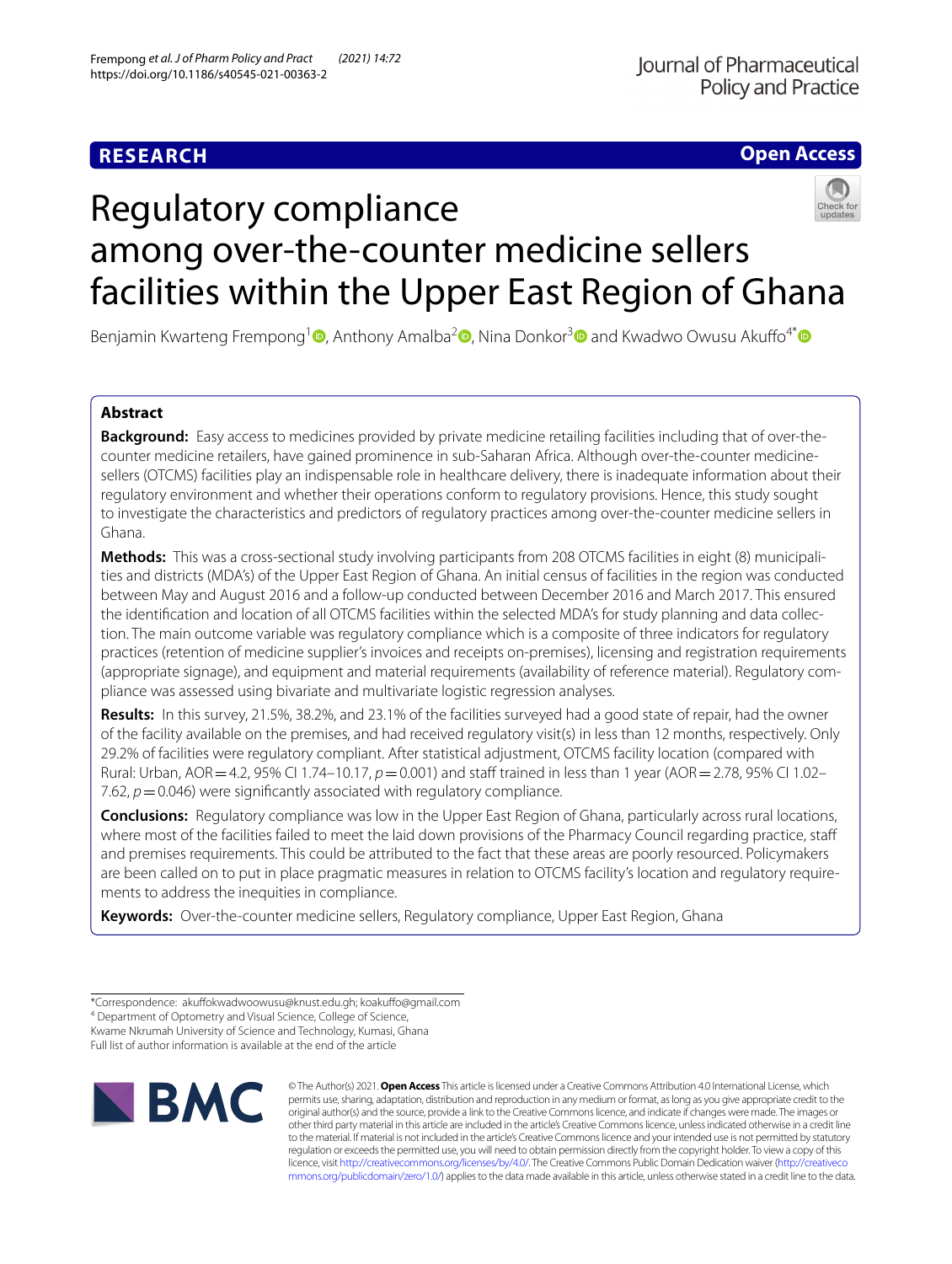## **Background**

Private medicine retail outlets, including over-the-counter medicine seller facilities, are recognized as major stakeholders in the healthcare sector globally, especially in developing and under-developed countries [\[1](#page-12-0)[–3](#page-12-1)]. Currently, they are acknowledged as treatment centres for the management of diseases of common occurrence including, but not limited to malaria [[3–](#page-12-1)[6\]](#page-12-2), diarrhoea [\[7](#page-12-3)] and respiratory infections  $[8-10]$  $[8-10]$ . They are the first point of call for the treatment of diseases in most low- and middle-income countries [\[11](#page-13-1), [12](#page-13-2)]. Consequently, placing a growing demand on policymakers to incorporate their vital role in the development of health policies are aimed at enhancing access to services and improving public health  $[13, 14]$  $[13, 14]$  $[13, 14]$  $[13, 14]$ . The increasing demand for the services of these private healthcare providers could be attributed to a host of factors such as accessibility, suitability, prompt service delivery, fexibility in payment terms, as well as flexible purchasing options and operational hours [\[11](#page-13-1),  $15-18$  $15-18$ ]. The operations of private medicine retailers have been further heightened by the relatively short waiting hours and afordable services as compared to receiving treatment in hospitals and clinics [[19](#page-13-7), [20\]](#page-13-8).

The scope of private medicine retailers has been shown to difer from one country to another [\[21](#page-13-9)] though they trade mostly in drugs, drug-related commodities, and non-drug items. In Ghana, private medicine retailers include community pharmacies which may be pharmacist, non-pharmacist or partly-pharmacist owned and over-the-counter medicine seller (OTCMS) facilities.

The main law that regulates Pharmacy practice in Ghana is the Health Professions Regulatory Bodies Act, Act 857, 2013 though some other regulations are also enforceable within the pharmaceutical sector (Table [1\)](#page-1-0). Inspecting officers from these regulatory bodies carry out regulation of the activities of pharmacies and over-the-counter medicine seller facilities and on such visits, they conduct routine checks on the premises and offer technical and supportive advice to practitioners or available staf (Table [2](#page-2-0)). OTCMS facilities are authorized to retail drugs other than prescription-only medicines or pharmacy-only medicines, in rural and peri-urban settings where pharmacists are not readily available to render pharmaceutical service  $[22-24]$  $[22-24]$  $[22-24]$ . They are restricted to the sale of over-the-counter medicines: drugs that are generally regarded as safe for the consumer for use by following the required label directions and warnings. They may be purchased without a prescription. They are expected to meet the minimum regulatory requirements set for private healthcare providers [[24](#page-13-11), [25\]](#page-13-12) as well as standards prescribed for medicine retail outlets [[26,](#page-13-13) [27\]](#page-13-14).

It is, however, perennial to see such prescribed standards being flouted. Documented regulatory offences include the sale of substandard or fake drugs, non-compliance to set standards for personnel/premises, operating without due authorization or valid license as well as the sale of prescription-only drugs  $[24-27]$  $[24-27]$  $[24-27]$ . These regulatory ofences have the potential to undermine public confdence in these facilities or healthcare providers as they compromise the quality of care and service delivery.

Given the scarcity of health professionals including pharmacists in the hinterlands and the consequent deprivation of under-developed regions of the services of a pharmacist [\[12](#page-13-2)], over-the-counter medicine seller facilities have been licensed in order to reduce the discrepancies in access to health care delivery in such areas [\[24](#page-13-11)]. OTCMS facilities are thus predominant in the Upper East Region and remain the frst port of call for most of its inhabitants. Considering the increasing patronage of the services of over-the-counter medicine sellers in the region, investigating whether these service providers practice within agreed standards will provide important data on regulatory compliance with potential

<span id="page-1-0"></span>**Table 1** Laws governing pharmaceutical retail sector in Ghana

| Legislation                                                                 | Main purpose                                                                                                                                                                                                                               | <b>Frontline officers</b>                                          |
|-----------------------------------------------------------------------------|--------------------------------------------------------------------------------------------------------------------------------------------------------------------------------------------------------------------------------------------|--------------------------------------------------------------------|
| Part IV of the Health Professions Regulatory Bod-<br>ies Act, Act 857, 2013 | Establishes Pharmacy Council of Ghana (PC) as<br>a statutory regulatory body to secure in the<br>public interest the highest standards in the<br>practice of pharmacy in Ghana                                                             | Inspecting Pharmacists of the Pharmacy Council<br>of Ghana         |
| Public Health Act. 2012. Act 851                                            | Establishes the Food and Drugs Authority to<br>provide standards for the sale of food and<br>drugs and for related matters. Part 7 & 8 of Act<br>851 regulates medicines to ensure that they<br>are safe, efficacious and of right quality | Inspecting Officers of the Ghana Food and Drugs<br>Authority (FDA) |
| Health Institutions and Facilities Act, 2011, Act<br>829                    | Establishes the Health Facilities Regulatory<br>Agency (HEFRA) to license facilities for the<br>provision of public and private health care<br>services (premises license)                                                                 | Officers from HFFRA and the Ghana Health<br>Service (GHS)          |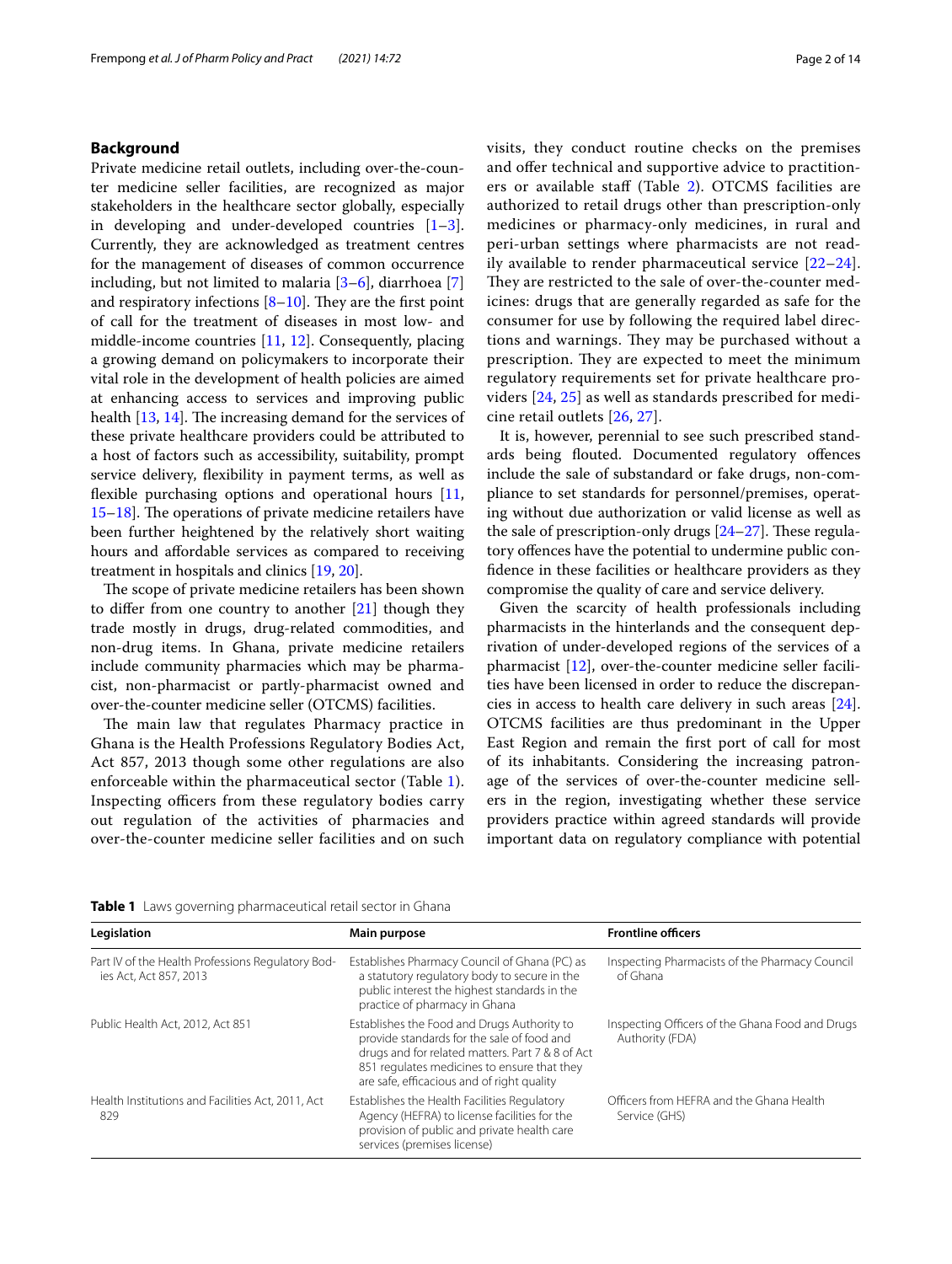<span id="page-2-0"></span>**Table 2** Summary of regulatory requirements for a medicine retail outlet in Ghana

| <b>Standards</b>        | Some specific requirements                                                                                                                                                                                                                                                                                                                                                                                                                                                                                                                 |
|-------------------------|--------------------------------------------------------------------------------------------------------------------------------------------------------------------------------------------------------------------------------------------------------------------------------------------------------------------------------------------------------------------------------------------------------------------------------------------------------------------------------------------------------------------------------------------|
| Premises/structure      | Must be geographically and structurally permanent<br>Premises must be fit for purpose intended/well designed (ceiling intact, shelves, floor,<br>counter, walls & painting, hygiene, layout etc.); adequately illuminated and venti-<br>lated, storage facilities provided, appropriate customer and dispensing areas etc<br>Premises must meet minimum requirements for floor space and ceiling height                                                                                                                                    |
| Equipment and materials | Availability of a reference material<br>Availability of ancillary devices (weighing scales, thermometers etc.) where applicable                                                                                                                                                                                                                                                                                                                                                                                                            |
| Personnel               | Must not be a minor (must be $\geq$ 18 years of age)<br>Must be educated (at least SHS level for OTCMS, dispensing/counter assistants)<br>Must undergo periodic training and re-training                                                                                                                                                                                                                                                                                                                                                   |
| Practice-related        | Annual renewal of premises and operating licenses<br>Ensure good records keeping<br>Premises and business operating license must be displayed<br>Ensure good dispensing and storage practices are adhered to<br>Must have a well-written signboard<br>Premises shall only be employed for the purpose intended or for which operating<br>license was issued (range of services, range of products/commodities in stock, class<br>of drug products in stock)<br>Only drugs of the approved class shall be stocked and sold where applicable |

implications for public health interventions. This study sought to assess the compliance of OTCMS facilities within selected municipalities and districts (MDA's) of the Upper East Region of Ghana to selected prescribed regulations and to identify the possible factors associated with non-compliance.

## **Methods**

#### **Study design**

An initial census of facilities in the Upper East Region of Ghana was conducted between May and August 2016 and a follow-up was conducted between December 2016 and March 2017 to ensure that all the OTCMS facilities within the selected MDA's were located for study planning and data collection.

#### **Study population**

In this cross-sectional study, eight (8) out of 13 MDA's of the Upper East Region of Ghana (Fig. [1](#page-3-0)) were selected; namely: Bolga Municipal, Bongo district, Kassena Nankana Municipal, Kassena Nankana West district, Bawku Municipal, Garu-Tempane district, Bawku West district and Pusiga district. According to the 2010 housing and population census in Ghana, these 8 districts/municipalities were among the most densely populated areas within the Upper East Region [\[28\]](#page-13-15). Furthermore, these districts were selected because data from the Pharmacy Council of Ghana (the main regulatory body of the pharmacy profession in Ghana) showed that majority of OTCMS facilities were found in these areas. In addition, the selected areas had distinct urban and rural locations,

which allowed outcomes to be compared across rural/ urban settings.

The Upper East Region has a total land surface area of  $8842 \text{ km}^2$  and covers about 2.7% of the total land surface area of Ghana. The population density of the region as of the year 2010 was  $118.4/km^2$  [[28\]](#page-13-15). The predominant occupation in the region is agriculture with 65.9% of the populace of the region engaged in agriculture and its related work [\[29](#page-13-16)].

In terms of health, the region is divided into 13 administrative districts and 86 health sub-districts. The region boasts of 297 health facilities (excluding private medicine retail outlets) and 89% of these facilities are under the administration of the Upper East Regional Health Directorate. Of the 297 health facilities, the government/state owns 266, 18 are privately owned, 12 are mission-owned and 1 is a quasi-government facility. Interestingly, only 60% of the population is within an 8 km radius of these health facilities. These facilities, however, face serious staff challenges and the doctor-to-patient ratio in these facilities woefully falls below the World Health Organization (WHO) recommended ratio of 1:1000 [[30](#page-13-17)]*.*

#### **Sampling and sample size**

A universal sampling technique was employed, and thus, all facilities identifed in the selected districts were included in the study. A total number of 208 OTCMS facilities were identifed across the 8 selected MDA. Out of this number, 22 of the facilities refused to participate, thus response was obtained for 186 participants.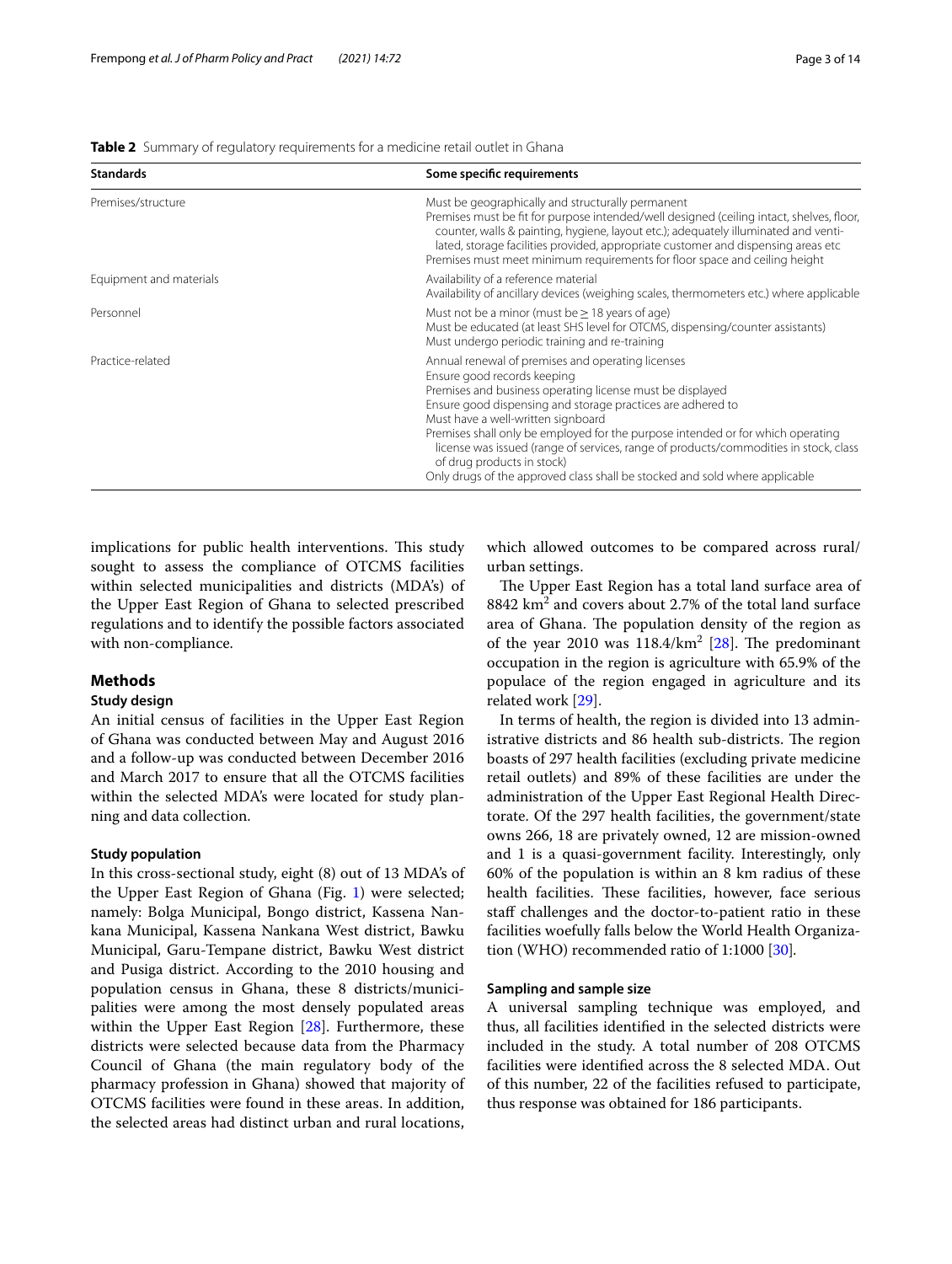

## <span id="page-3-0"></span>**Data collection**

#### *Selection of OTCMS facilities and participants*

During the census survey, OTCMS facilities were identified by three complementary approaches. The first strategy was to employ demographic and public health staff resident in the selected areas through the various district and municipal health directorates. The second strategy was to use facility owners or staf in identifed shops to identify other retail outlets within the area. The last approach was the recruitment of a feld team in the various districts that facilitated facility identifcation. Over-the-counter medicine seller outlet was defned as facilities not regarded as a community pharmacy, operated outside a hospital, clinic, health centre or Community-based Health Planning and Services (CHPS) zone and satisfed the premises/structure requirement of being geographically and structurally permanent and being ft for the intended purpose. The census survey showed that drugs were not only available for sale in OTCMS facilities, but also, on tables and trucks in market and lorry stations and kiosks. OTCMS (like community pharmacies and drug outlets) that operated within hospitals, clinics, health centres and CHPS zones and therefore were excluded from the study.

## **Data collection tool and procedures**

Data were collected from April to August 2017 with the aid of a carefully designed survey tool. The survey tool covered areas such as location/setting of the facility (rural versus urban), frequency of inspection visits, interactions/associations with regulatory officers, personnel/ staff characteristics, premises-related features, equipment and materials, and practice-related characteristics. The facilities identified through the census of facilities served as a sampling frame for the study. The survey tool was frst piloted outside the selected districts for consistency and re-shaping. Following verbal consent, the questionnaires were administered to front-line staf (owner or staf) involved in the daily management of the facilities. Questionnaire administration was carried out by 9 feld-trained staf and the medium of communication was mainly English language since the staff of OTCMS facilities were often considered to have some level of formal education. The survey tool (which takes 20-30 min to administer) had two sections: the frst section involved a structured questionnaire which contained a series of questions read to front-line staf for responses and the second section deployed the use of an observation checklist to assess compliance of the facility to some selected regulatory practices. The trained field staff only used the checklist to assess whether facilities included in the study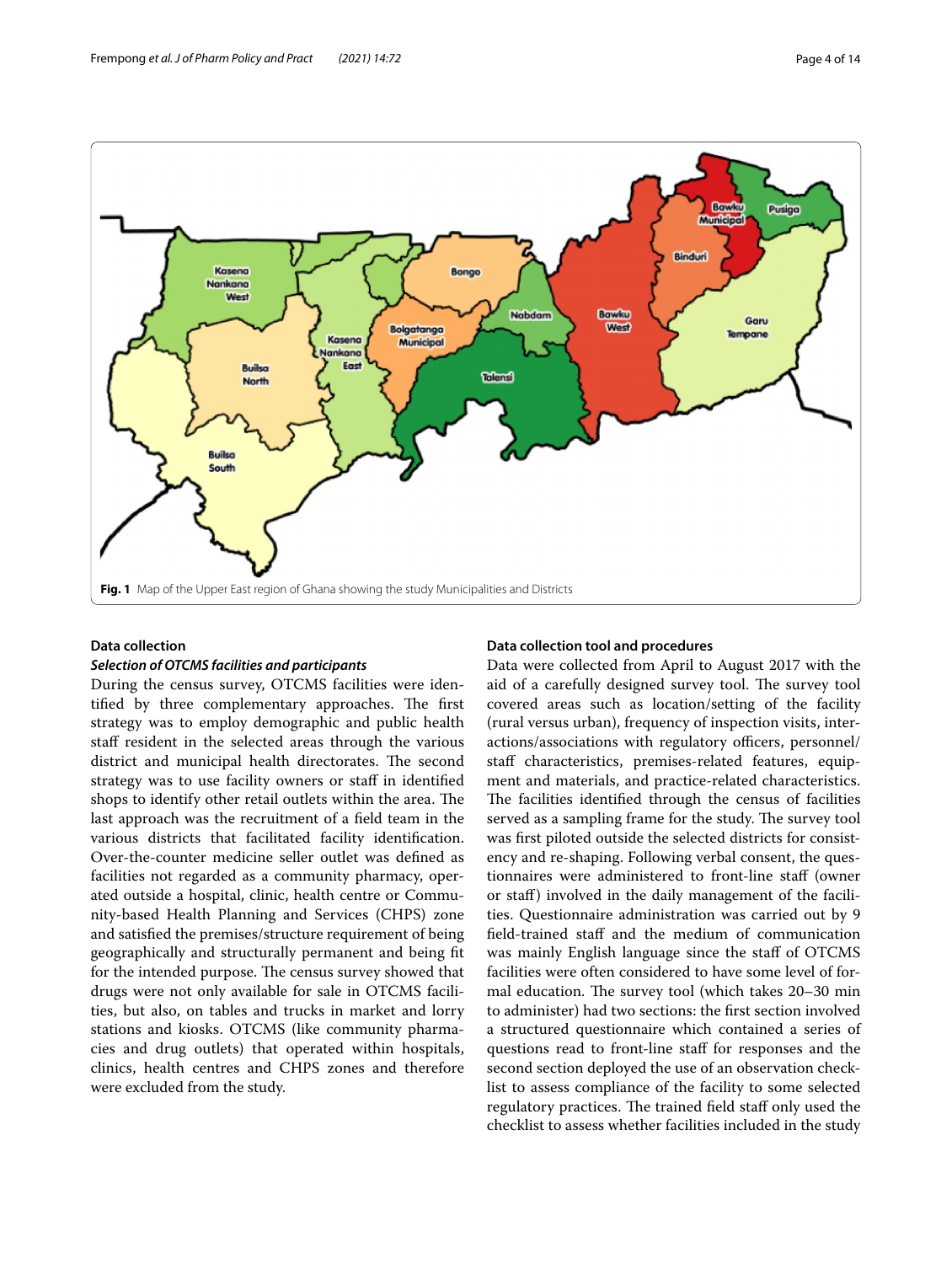complied with selected premises and practice regulations or not.

To provide a vivid understanding of the regulatory environment, regulatory interactions were also assessed. The Demographic and Public Health Staff recruited played a vital role during data collection by constantly assuring practitioners or staff that data collectors were not associated with any of the regulatory agencies. A strategy employed to maintain a congenial atmosphere was to ask sensitive regulatory questions towards the end of the interview after good rapport had been established with the service providers and they were much more settled. This allowed the free flow of information needed for the study. Of note, the sole aim of this study was to assess regulatory compliance and not the relative signifcance of one regulation over another.

#### **Data management and analysis**

Data were double entered in Microsoft Access 2013 and analysed using Statistical Package for Service Solution (SPSS, IBM Software version 16.0, Chicago, USA). The unit of analysis is over-the-counter medicine sellers (individual participants). Descriptive statistics were used to determine the frequencies and percentages of demographic characteristics.

For the study and analysis, facilities operating within the town and less than 3 km from town were classifed as being sited in urban locations. Those sited 3 km or more away from town were regarded as rural facilities.

The main outcome variable is Regulatory Compliance which is a composite of three indicators for regulatory practices (retention of medicine supplier's invoices and receipts on-premises), licensing and registration requirements (appropriate signage), and equipment and material requirements (availability of reference material).

To investigate associations with regulatory compliance, bivariate logistic regression was first conducted. This was then followed by multivariate logistic regression with only variables with a univariate Wald test  $p$ -value of <0.2 considered for inclusion in the multivariate model. For all analysis, *P*-value  $\leq$  0.05 is considered statistically significant. The study aimed to compare regulatory compliance across the MDA's as well as to determine the predictors of regulatory compliance and not to assess the infuence of individual MDA's on regulatory compliance.

## **Results**

## **Characteristics and regulatory practices of over‑the‑counter medicine seller facilities**

A total number of 208 OTCMS facilities were identifed across the 8-selected MDA (Bawku Municipal (*n*=30), Garu-Tempane district (*n*=29), Kassena Nankana West district (*n*=24), Kassena Nankana Municipal (*n*=23),

Bongo district (*n*=21), Pusiga district (*n*=13), Bawku West district  $(n=13)$  and Bolga Municipal  $(n=55)$ . The number of OTCMs facilities identified exceeded the estimated fgure of 176 OTCMS facilities provided by the Pharmacy Council (the main Regulator) across the selected districts. Twenty-two (10.58%) of staf out of the total number of 208 identifed OTCMS facilities refused to consent to the institutional review board (IRB) approved protocol for the study, and hence, were excluded. Overall, the study response rate was 89.42%  $(186)$ . The major factor accounting for the refusals was the absence of main staf during the period of the survey. Of the 186 respondents, 115 (61.8%) of the respondents were shop assistants and 71 (38.2%) were shop owners. Over 50% of the respondents had an educational background above junior high school with only 0.5% having no formal educational background.

The majority,  $101(54.3%)$  of the OTCMS facilities involved in the survey, were located in the urban areas; whereas, 85 OTCMS (45.7%) were situated in the rural areas.

Table [3](#page-5-0) shows selected regulatory characteristics of OTCMS and regulatory interactions across the selected MDA's and rural–urban locations. Lowest compliance was found on the knowledge of staff of the name of the law that regulates pharmacy practice, state of repair and the durability of foor and ease of cleaning. With regard to premises related characteristics, the size of the dispensing area and design of the dispensing area were found to comply with regulations. Compliance to this preamble across the eight selected MDA's was similar and high.

Compliance with selected staff characteristics was relatively low across the eight-selected MDA's. The regulation "staff knowledge of the name of the law that regulates pharmacy practice" was similar across the MDA's. Relatively few OTCMS facilities (38.2%) had the facility owners available on the premises during the survey. Compliance with this staff characteristic was relatively lower in the municipalities than in the districts. Less than 53% of the facilities in the rural areas had the owners present. Also, over 45% of main staf in OTCMS facilities across all the selected MDA's and rural–urban locations had undergone re-training in the past 1-year.

For material characteristics, the availability of reference material was relatively low and variable across the 8 selected MDA's.

The practice-related characteristic that recorded the highest non-compliance across the selected MDA's was stocking of prescription-only medicines and it was very high and comparable across the 8 MDA's. The availability of medicine supplier's invoices and receipts was variable, and it was the practice-related characteristic that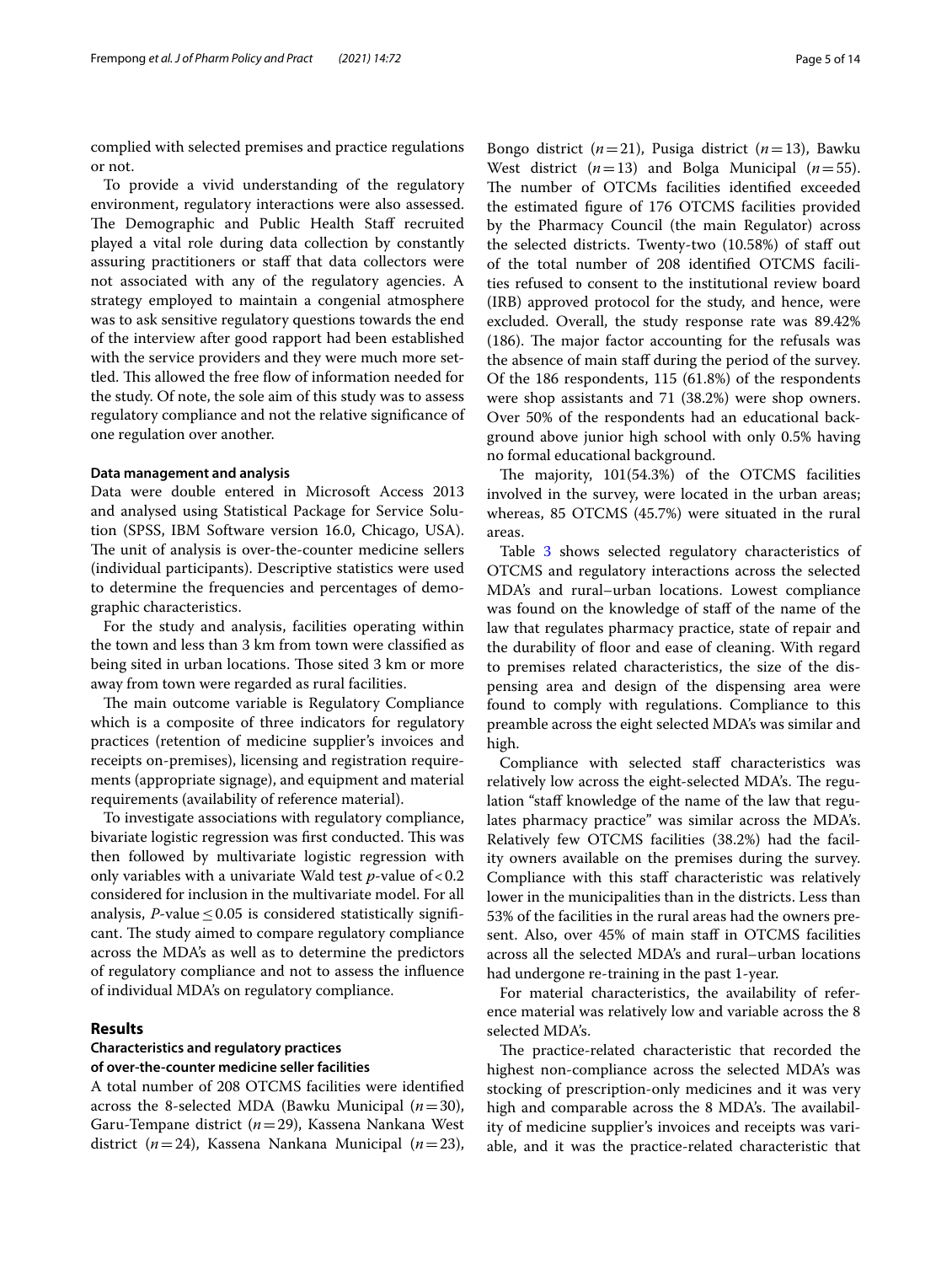<span id="page-5-0"></span>

| X<br>έ<br>j                                        |
|----------------------------------------------------|
|                                                    |
|                                                    |
| II                                                 |
|                                                    |
|                                                    |
|                                                    |
| j                                                  |
| Ï                                                  |
|                                                    |
| $\overline{a}$                                     |
| j                                                  |
| ļ                                                  |
|                                                    |
| Š                                                  |
| Ó<br>֖֖֖֖֪ׅׅ֧֦֧ׅ֚֚֚֚֚֚֚֚֚֚֚֚֚֚֚֚֚֚֬֝֝֝֓֡֡֝֬֝֬֓֞֓֡֬ |
| $\overline{\phantom{a}}$<br>$\overline{ }$         |
| i                                                  |
| ׇ֚֬֕                                               |
| Ī                                                  |
| 5                                                  |
| lEJI.<br>$\overline{\phantom{a}}$                  |
| ١                                                  |
|                                                    |
| $\overline{2}$                                     |
| j                                                  |
| 5<br>$\mathfrak{g}$                                |
| j                                                  |
| ₫                                                  |
| J                                                  |
| $\mathbf{I}$                                       |
| $\ddot{\phantom{0}}$                               |
|                                                    |
| i<br>5                                             |
| ,<br>ŧ                                             |
| j                                                  |
| J<br>Ò<br>1                                        |
| ¢<br>֚֬<br>1                                       |
| ֖֖֖֖֖֖ׅ֪ׅ֪ׅ֪ׅ֖֖֧֚֚֚֚֚֚֚֚֚֚֚֚֚֚֚֚֚֚֡֬֝֝֝֝֝          |
| i<br>l                                             |
| ¢<br>j<br>١                                        |
| i<br>֖֖֢ׅ֖֖ׅׅ֧ׅ֖֚֚֚֚֚֚֚֚֚֚֚֚֚֚֚֚֚֚֚֚֚֚֚֚֚֚֡֝֝֬     |
| $-20$                                              |
| ì<br>ś                                             |
|                                                    |
| í<br>j<br>í                                        |
|                                                    |
|                                                    |
|                                                    |
|                                                    |
| ñ<br>5                                             |
| J                                                  |
| ë                                                  |
|                                                    |
| ۱                                                  |
|                                                    |
| )                                                  |
|                                                    |
|                                                    |
|                                                    |
| $\overline{ }$                                     |
|                                                    |
| rc<br>C<br>ĵ                                       |
| $\overline{a}$<br>ŧ<br>١                           |
|                                                    |
|                                                    |
|                                                    |
| ř<br>Ter<br>)<br>)<br>)<br>i                       |
| 5                                                  |
| i<br>l                                             |
|                                                    |
| ī<br>ï                                             |
| j                                                  |
| j                                                  |
| Ò<br>١                                             |
| 5                                                  |
|                                                    |
| $\frac{1}{1}$<br>ׇ֚֬֕                              |
| Ì<br>ׇ֚֬֡<br>١                                     |
| j<br>d<br>j                                        |
|                                                    |
|                                                    |
| i                                                  |
| i                                                  |
|                                                    |
| <b>C</b> 2012.                                     |
| I<br>j                                             |
|                                                    |
| 5                                                  |
| ٦<br>5                                             |
| j                                                  |
| ì                                                  |
|                                                    |
| intaracti                                          |
|                                                    |
| $\overline{a}$                                     |
|                                                    |
| hen<br>Ĕ<br>l                                      |
| l                                                  |
|                                                    |
|                                                    |
|                                                    |
|                                                    |
|                                                    |
|                                                    |
|                                                    |
|                                                    |
|                                                    |
|                                                    |
|                                                    |
|                                                    |
|                                                    |
|                                                    |
|                                                    |
|                                                    |
|                                                    |
|                                                    |
|                                                    |
| I                                                  |

| Variables                                           |               | Municipalities and districts | <b>MDA'S)</b> Facilities |              |             |             |              |             |         | Location        |                    |         |
|-----------------------------------------------------|---------------|------------------------------|--------------------------|--------------|-------------|-------------|--------------|-------------|---------|-----------------|--------------------|---------|
|                                                     | $BM (N = 25)$ | $GT (N = 25)$                | $NW (N = 23)$<br>¥       | KNM $(M=19)$ | Bo $(N=20)$ | $P(M = 11)$ | $BW(W = 11)$ | $B(N = 52)$ | p-value | Urban $(N=101)$ | Rural ( $N = 85$ ) | p-value |
|                                                     | n (%)         | n (%)                        | (96)<br>Z,               | n (%)        | n (%)       | n (%)       | n (%)        | n (%)       |         | n (%)           | n (%)              |         |
| Premises characteristics                            |               |                              |                          |              |             |             |              |             |         |                 |                    |         |
| State of repair                                     | 7(28.0)       | (4.0)                        | $2$ $(8.7)$              | 7(36.8)      | 4(20.0)     | (0.0)0      | 3(27.3)      | 16 (30.8)   | 0.0026  | 31(30.7)        | 9(10.6)            | 0.001   |
| Durability of floor and ease<br>of cleaning         | 14 (56.0)     | 6(24.0)                      | 10(43.5)                 | 13(68.4)     | 3(15.0)     | 2(18.2)     | 3(27.3)      | 33 (63.5)   | 0.001   | 61 (60.4)       | 25 (27.1)          | 0.001   |
| Size of dispensing area<br>appropriate              | 19 (76.0)     | 23 (92.0)                    | 20 (87.0)                | 17(89.5)     | 15 (75.0)   | (6.18)      | $(6.06)$ 01  | 43 (82.7)   | 0.706   | 84 (83.2)       | 72(84.7)           | 0.776   |
| Design of dispensing area<br>appropriate            | 23 (92.0)     | 25 (100.0)                   | 19(82.6)                 | 18 (94.7)    | 19 (95.0)   | 8(72.7)     | 11 (100.0)   | 44 (84.6)   | 0.114   | 90 (89.1)       | 77 (90.6)          | 0.74    |
| Staff characteristics                               |               |                              |                          |              |             |             |              |             |         |                 |                    |         |
| Owner of facility available<br>on premises          | 9 (36.0)      | 13 (52.0)                    | 10(43.5)                 | 6(31.6)      | 9(45.0)     | 4 (36.4)    | 2(18.2)      | 18 (36.4)   | 0.629   | 38 (37.6)       | 33 (38.8)          | 0.867   |
| Staff trained in less than<br>a year                | 21 (84.0)     | 13 (52.0)                    | (56.5)<br>$\frac{1}{2}$  | 10(52.6)     | 13 (65.0)   | 6(54.6)     | 7(63.6)      | 34 (65.4)   | 0.35    | 71 (70.3)       | 46 (54.1)          | 0.023   |
| Staff knowledge on regula-<br>tory law <sup>a</sup> | 0(0.0)        | (4.0)                        | $(0.0)$                  | (0.0)        | (0.0)       | (0.0)       | (0.0)        | 2(3.8)      | 0.34    | 2(2.0)          | $1(1.2)$           | 0.586   |
| Material and equipment characteristics              |               |                              |                          |              |             |             |              |             |         |                 |                    |         |
| Reference books available<br>on premises            | 13 (52.0)     | 13 (52.0)                    | (47.8)<br>Ξ              | 8(42.1)      | 8 (40.0)    | 4(36.4)     | 4(36.4)      | 28 (53.8)   | 0.885   | 52 (51.5)       | 37(43.5)           | 0.279   |
| Practice-related characteristics                    |               |                              |                          |              |             |             |              |             |         |                 |                    |         |
| invoices and receipts<br>Retention of supplier's    | 17 (68.0)     | 10 (40.0)                    | 18(78.3)                 | 9(47.1)      | 11(273)     | 3(27.3)     | 5 (45.5)     | 39 (75.0)   | 0.005   | 69 (68.3)       | 37(43.5)           | 0.002   |
| Appropriate signboard<br>mounted                    | 22 (88.0)     | 10 (40.0)                    | 8(34.8)                  | 6(31.6)      | 10(50.0)    | 6(54.5)     | 4(36.4)      | 39 (75.0)   | 10000   | 68 (67.3)       | 37 (43.5)          | 0.002   |
| Stocking POM (Class A)                              | 21 (84.0)     | 23 (92.0)                    | 22(95.7)                 | 18 (94.7)    | 20 (100.0)  | 11 (100.0)  | 11 (100.0)   | 49 (94.2)   | 0.376   | 95 (94.1)       | 80 (94.1)          | 0.987   |
| Stocking Pharmacy medi-<br>$cines$ ( $Class B$ )    | 25 (100.0)    | 25 (100.0)                   | 23 (100.0)               | 19 (100.0)   | 20 (100.0)  | 11 (100.0)  | 11 (100.0)   | 52 (100.0)  |         | 101 (100.0)     | 85 (100.0)         |         |
| Stocking of non-drug items<br>(e.g., Cotton)        | 22 (88.0)     | 19 (76.0)                    | (78.3)<br>$\frac{8}{10}$ | 16(84.2)     | 19 (95.0)   | 7 (63.6)    | 10(90.9)     | 51 (98.1)   | 0.019   | 92 (91.1)       | 70 (82.4)          | 0.077   |
| Stocking of household<br>items                      | (0.0)0        | (0.0)0                       | (0.0)                    | 0(0.0)       | (0.0)0      | 0(0.0)      | (0.0)0       | 0(0.0)      |         | (0.0)0          | (0.0)0             |         |
| Stocking of herbal rem-<br>edies                    | 18 (72.0)     | 16(64.0)                     | (73.9)<br>$\overline{a}$ | 14(73.7)     | 19 (95.0)   | 10 (90.9)   | 8(72.7)      | 36 (69.2)   | 0.313   | 80 (79.2)       | 58 (68.2)          | 0.088   |
| Frequency of regulatory visits                      |               |                              |                          |              |             |             |              |             |         |                 |                    |         |
| Regulatory visit in less than<br>a year             | 2(8.0)        | 2(8.0)                       | $(0.0)$                  | (0.0)        | 0(0.0)      | (0.0)       | 2(18.2)      | 37(71.2)    | 0.001   | 36 (35.6)       | $7(8.2)$           | 0.001   |
| No regulatory visits                                | 1(4.0)        | 5 (20.0)                     | 4 (17.4)                 | (0.0)0       | 7 (35.0)    | 2(18.2)     | (0.0)        | 5 (9.6)     | 0.001   | 6(5.9)          | 18(21.2)           | 0.001   |
|                                                     |               |                              |                          |              |             |             |              |             |         |                 |                    |         |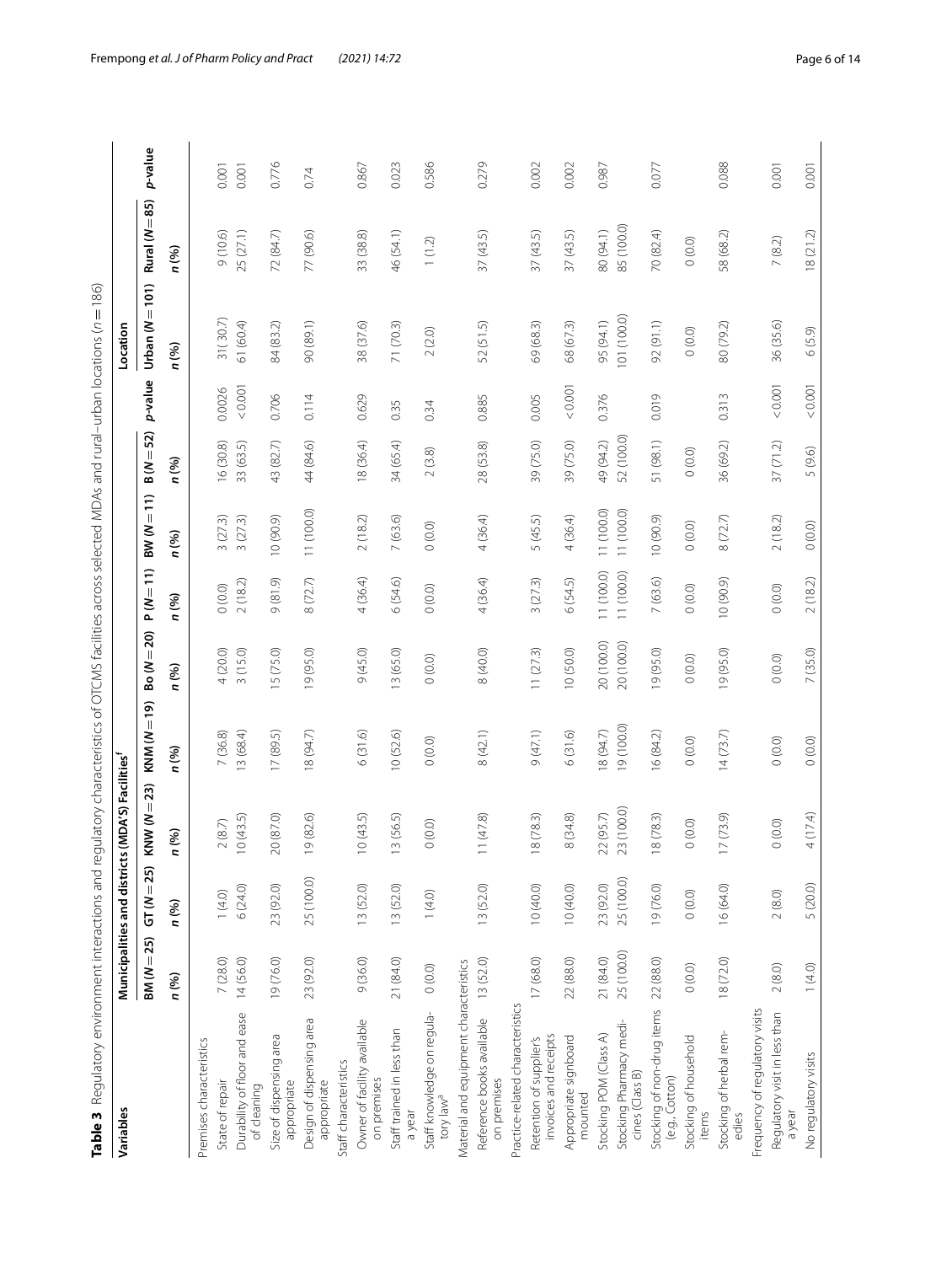| Table 3 (continued)                                                                                                                                                                                                                                                                                                                                                 |                             |           |                                                 |                                                                                                                        |           |          |                       |           |         |                                                            |           |         |
|---------------------------------------------------------------------------------------------------------------------------------------------------------------------------------------------------------------------------------------------------------------------------------------------------------------------------------------------------------------------|-----------------------------|-----------|-------------------------------------------------|------------------------------------------------------------------------------------------------------------------------|-----------|----------|-----------------------|-----------|---------|------------------------------------------------------------|-----------|---------|
| Variables                                                                                                                                                                                                                                                                                                                                                           |                             |           | Municipalities and districts (MDA'S) Facilities |                                                                                                                        |           |          |                       |           |         | Location                                                   |           |         |
|                                                                                                                                                                                                                                                                                                                                                                     | $BN (N = 25)$ GT $(N = 25)$ |           | KNW ( $N = 23$ )                                | KNM $(M=19)$ Bo $(M=20)$                                                                                               |           |          | $P(N=11)$ BW $(N=11)$ |           |         | $B(N = 52)$ p-value Urban ( $N = 101$ ) Rural ( $N = 85$ ) |           | p-value |
|                                                                                                                                                                                                                                                                                                                                                                     | n (%)                       | n (%)     | n (%)                                           | n (%)                                                                                                                  | n (%)     | n (%)    | n (%)                 | n (%)     |         | n (%)                                                      | n (%)     |         |
| Regulatory interactions                                                                                                                                                                                                                                                                                                                                             |                             |           |                                                 |                                                                                                                        |           |          |                       |           |         |                                                            |           |         |
| Ever received prior<br>notification <sup>p</sup>                                                                                                                                                                                                                                                                                                                    | 22 (88.0)                   | 8 (32.0)  | 13 (56.5)                                       | 12(63.2)                                                                                                               | 10(50.0)  | 5 (45.5) | 1(9.1)                | 27(51.9)  | < 0.001 | 62 (61.4)                                                  | 36 (42.4) | 0.01    |
| Prior knowledge of<br>identity <sup>c</sup>                                                                                                                                                                                                                                                                                                                         | 10 (40.0)                   | 3(12.0)   | 12(52.2)                                        | 7 (36.8)                                                                                                               | 8 (40.0)  | (9.1)    | 13 (25.0)             | 58 (31.2) | 0.043   | 36 (35.6)                                                  | 22 (25.9) | 0.152   |
| Establishing close relation- 19 (76.0)<br>ships important <sup>d</sup>                                                                                                                                                                                                                                                                                              |                             | 21 (84.0) | 21 (91.3)                                       | 19(100.0)                                                                                                              | 19 (95.0) | 8(72.7)  | 8 (72.7)              | 41 (78.8) | 0.159   | 84 (83.2)                                                  | 72 (84.7) | 0.776   |
| Ever contributed in cash<br>or kind <sup>e</sup>                                                                                                                                                                                                                                                                                                                    | 16(64.0)                    | 8 (32.0)  | 9(39.1)                                         | 7 (36.8)                                                                                                               | 10(50.0)  | 5 (45.5) | (0.0)0                | 9(17.3)   | 0.001   | 31(30.7)                                                   | 33 (38.8) | 0.245   |
| Includes staff who could correctly name the Health Professions Regulatory Bodies Act, Act 857, 2013 as the main legislation that governs pharmacy practice                                                                                                                                                                                                          |                             |           |                                                 |                                                                                                                        |           |          |                       |           |         |                                                            |           |         |
| Includes staff who had ever received prior notification before regulatory visits by Inspecting Pharmacists either through Pharmacy Council staff, the staff of other OTCMS facilities or any other means<br>Includes staff who had ever known the identity/name of the Inspection Officer assigned for routine checks before the arrival of that particular officer |                             |           |                                                 |                                                                                                                        |           |          |                       |           |         |                                                            |           |         |
| <sup>d</sup> Includes staff who thought it was important to establish a close                                                                                                                                                                                                                                                                                       |                             |           |                                                 | relationship/rapport with Inspecting Officers/other Pharmacy Council staff/Pharmacy Council Office for various reasons |           |          |                       |           |         |                                                            |           |         |
| <sup>8</sup> Includes staff who had ever made any contribution or donation in cash/kind either directly or through other(s) to Inspecting Officers/Pharmacy Council staff/Pharmacy Council Office to establish relationships or for any<br>other reason                                                                                                             |                             |           |                                                 |                                                                                                                        |           |          |                       |           |         |                                                            |           |         |
| Includes all selected MDA'S: BM, Bawku Municipal; GT, Garu-Tempane; KNW, Kassena Nankana West; KNM, Kassena Nankana Municipal; Bo, Bongo; P, Pusiqa; BW, Bawku west district                                                                                                                                                                                        |                             |           |                                                 |                                                                                                                        |           |          |                       |           |         |                                                            |           |         |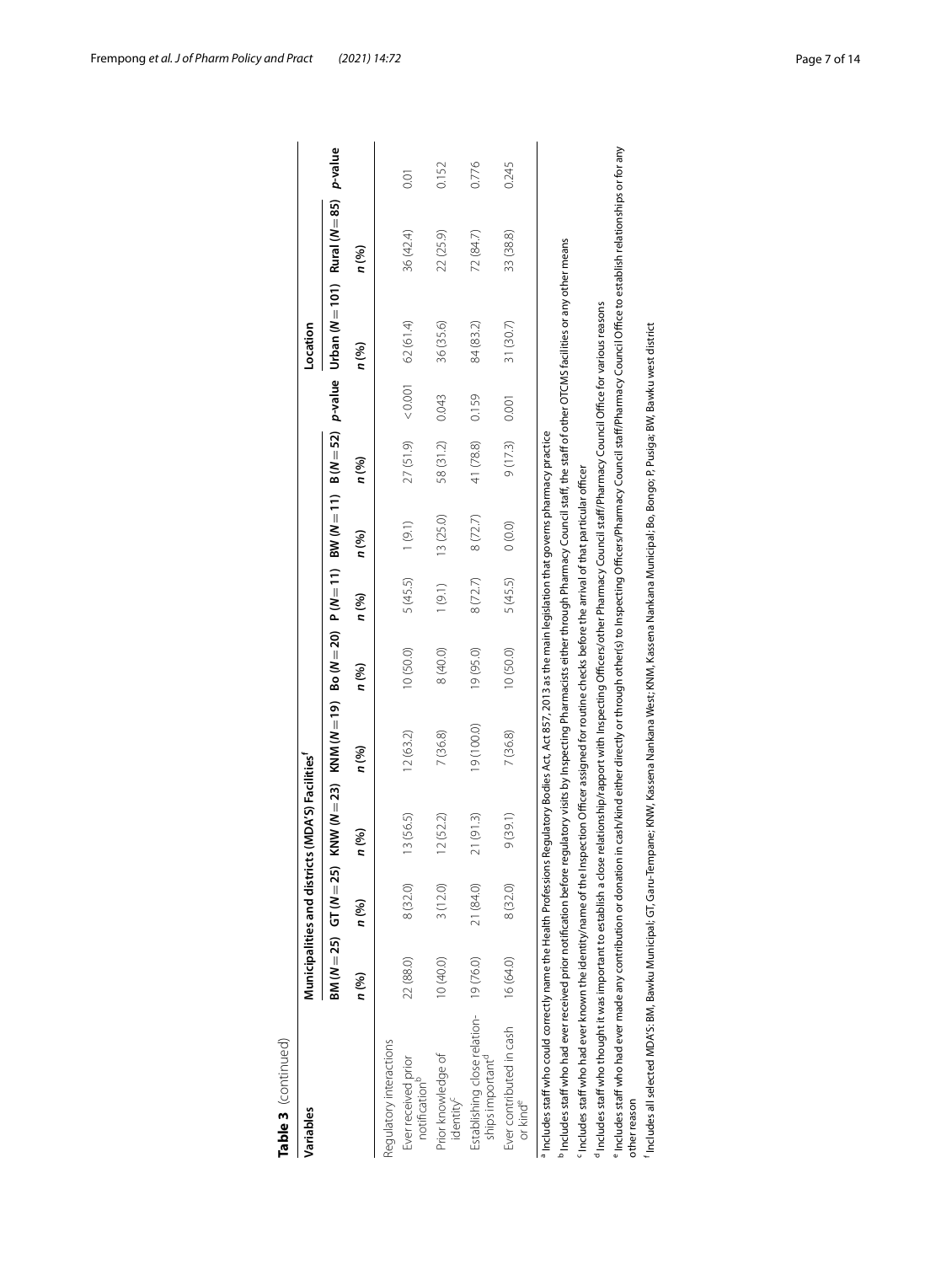About the frequency of regulatory visits, the number of OTCMS facilities that had received regulatory visits in less than 1 year was very low across the selected MDA's. A total number of 24 facilities (12.9%) had never received a regulatory visit and the percentage of facilities never inspected was low and varied slightly across the 8 MDA's.

For interactions in the regulatory environment, the most commonly reported interaction was respondents' perception that it was important to establish close relationships with inspecting officers. While the percentage of main staf/respondents that had ever received prior notifcation before regulatory visits was relatively high, the same could not be said either for those who had ever contributed in cash or kind directly or through other(s) to establish relationships or for any other reason.

Location stratifcation found urban facilities to be more compliant with selected regulation than rural facilities. Most urban OTCMS facilities were seen to have a good state of repair, durable and easily cleanable floor, more staff trained in the past year, a high number of reference books on-premises, medicine supplier's invoices and receipts retained on the premises, and appropriately mounted signboard compared to rural OTCMS facilities.

Though more staff in urban facilities knew the name of the law that regulated pharmacy practice than staf in rural facilities, the variation was not substantial (1.2% versus 2.0%, respectively). Urban and rural OTCMS facilities were also found to be comparable in terms of availability of owner(s) of facilities on the premises, appropriateness of the size and the design of the dispensing area, stocking of herbal remedies as well as household items.

In terms of frequency of regulatory visits, more urban facilities had received regulatory visits in less than 12 months compared to those in rural locations. Comparing the frequency of regulatory visits in terms of no regulatory visits, there was statistically signifcantly (*p*=0.001) more 'no regulatory visits' in rural areas (21.2%) than in urban areas (5.9%).

## **Predictors of regulatory compliance of over‑the‑counter medicine seller facilities**

Only 29.2% of facilities were regulatory compliant. Table [4](#page-8-0) shows the bivariate and multiple logistic regression analyses of the regulatory compliance. Bivariate logistic regression analysis found staff trained in less than 1 year, OTCMS facility location, prior notifcation before regulatory visits by inspection officers, and ever made contribution in cash or kind to be predictors of the regulatory compliance ( $p < 0.05$ , for all; see Table [4](#page-8-0)). After statistical adjustment, multiple logistic regression analyses found OTCMS facility location (AOR=4.2, 95% CI 1.74–10.17,  $p = 0.001$ ) and staff trained in less than 1 year (AOR=2.78, 95% CI 1.02–7.62, *p*=0.046) were signifcantly associated with regulatory compliance. Urban OTCMS facilities had four times increased odds of being regulatory compliant. Similarly, facilities that had a main staff trained in less than a year had about three times increased odds of being regulatory compliant.

## **Discussion**

The regulatory compliance of OTCMs facilities using selected regulation as prescribed under the legal and pharmaceutical regulatory framework of Ghana was assessed in this study. Overall, regulatory compliance was low (29.2%). The predictors of regulatory compliance were OTCMS facility location and staff trained in less than 1 year.

Urban facilities were discovered to be more compliant to selected regulation compared to their rural counterparts, although overall compliance was low. The rural facilities were perhaps less compliant due to multiple reasons including lack of infrastructure. Most rural OTCMS facilities are in remote areas with bad road network [[31\]](#page-13-18) and this tends to limit the frequency of regulatory visits from personnel of the Pharmacy Council, implying that their activities are not adequately monitored to ensure compliance with the law. Furthermore, the lack of adequate funding/capital could also account for the low compliance of rural OTCMS facilities to laid down regulation for structure and premises, equipment and material, as well as registration and licensing requirements.

In Ghana, OTCMS facilities are required by law to meet stipulated requirements for structure or premises. Compliance with appropriate dispensing area size and design of the dispensing area was found to be high. However, compliance to characteristics relating to the state of repair and the nature of floor surfaces of premises was relatively low, with rural facilities found to have deviated more from this provision than urban facilities. This observation is similar to that obtained from a study in Sri Lanka which found pharmacies in rural dwellings to be more non-compliant to premises and structural requirements [\[25](#page-13-12)].

Certifed OTCMS practitioners (or the legal owners of the facilities) are required by regulation to be available on the premises any time the facility is open to the public in Ghana. However, our fndings showed that only a third of the surveyed facilities had the owner available on the premises, with owner availability below 53%. This is similar to a study in Kenya, East Africa, where the availability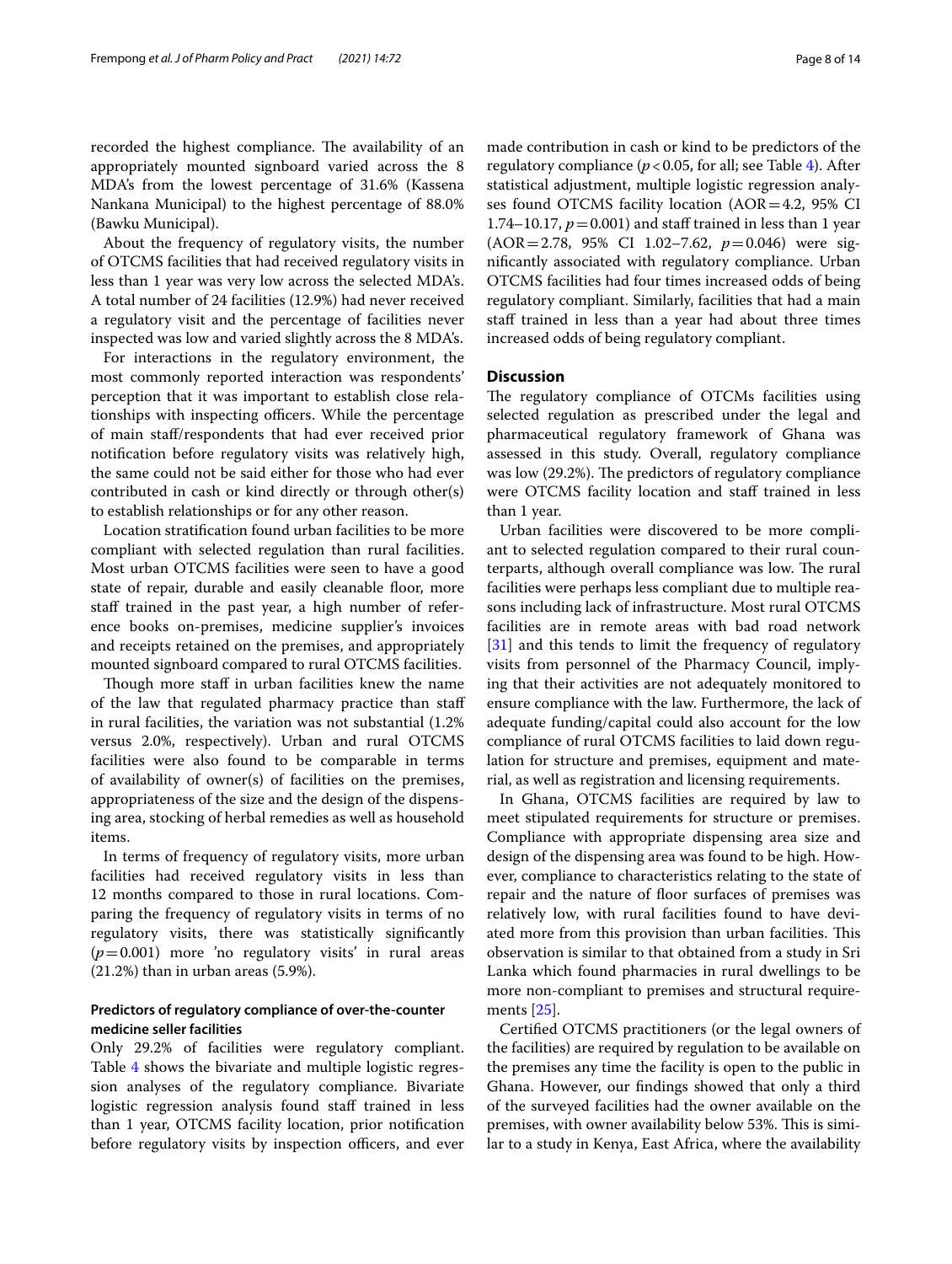| <b>Predictors</b>     | <b>Regulatory compliance</b>           |                      |      | <b>Bivariate regression</b> |         |            | Multiple regression |         |
|-----------------------|----------------------------------------|----------------------|------|-----------------------------|---------|------------|---------------------|---------|
|                       | Non-compliant<br>$(N = 109)$           | Compliant ( $N=45$ ) | OR   | 95% CI                      | p-value | <b>AOR</b> | 95% CI              | p-value |
|                       | n(%)                                   | n (%)                |      |                             |         |            |                     |         |
| Facility location     |                                        |                      |      |                             |         |            |                     |         |
| Rural                 | 54 (85.7)                              | 9(14.3)              | Ref  |                             |         | Ref        |                     |         |
| Urban                 | 55 (60.4)                              | 36 (39.6)            | 3.93 | $1.73 - 8.93$               | 0.001   | 4.2        | $1.74 - 10.17$      | 0.001   |
|                       | Knows of name of law of pharmacy law   |                      |      |                             |         |            |                     |         |
| No                    | 105 (72.4)                             | 40(27.6)             |      |                             |         |            |                     |         |
| Yes                   | 3(100.0)                               | 0(0.0)               |      |                             | 0.999   |            |                     |         |
|                       | Qualified personnel on premises        |                      |      |                             |         |            |                     |         |
| No                    | 3(100.0)                               | 0(0.0)               |      |                             |         |            |                     |         |
| Yes                   | 106 (70.2)                             | 45 (29.8)            |      |                             | 0.999   |            |                     |         |
|                       | Staff trained in less than a year      |                      |      |                             |         |            |                     |         |
| <b>No</b>             | 40 (87.0)                              | 6(13.0)              | Ref  |                             |         | Ref        |                     |         |
| Yes                   | 69 (63.9)                              | 39 (36.1)            | 3.77 | $1.47 - 9.68$               | 0.006   | 2.78       | $1.02 - 7.62$       | 0.046   |
|                       | Ever received prior notification       |                      |      |                             |         |            |                     |         |
| No                    | 54 (79.4)                              | 14(20.6)             | Ref  |                             |         | Ref        |                     |         |
| Yes                   | 55 (64.0)                              | 31 (36.0)            | 2.17 | $1.04 - 4.53$               | 0.038   | 1.28       | $0.53 - 3.08$       | 0.587   |
|                       | Ever made contribution in cash or kind |                      |      |                             |         |            |                     |         |
| No                    | 74 (75.5)                              | 24(24.5)             | Ref  |                             |         | Ref        |                     |         |
| Yes                   | 35 (62.5)                              | 21(37.5)             | 1.85 | $0.91 - 3.76$               | 0.090   | 1.73       | $0.71 - 4.23$       | 0.229   |
| Regulatory visit done |                                        |                      |      |                             |         |            |                     |         |
| <b>No</b>             | 4(100.0)                               | 24(24.5)             |      |                             |         |            |                     |         |
| Yes                   | 105 (70.0)                             | 45 (30.0)            |      |                             | 0.999   |            |                     |         |
|                       | Owner of the facility available        |                      |      |                             |         |            |                     |         |
| No                    | 71 (74.0)                              | 25(26.0)             | Ref  |                             |         |            |                     |         |
| Yes                   | 38 (65.5)                              | 20 (34.5)            | 1.5  | $0.74 - 3.03$               | 0.266   |            |                     |         |

<span id="page-8-0"></span>**Table 4** Bivariate and multiple logistic regression analyses of factors associated with regulatory compliance

OR, Odds Ratio; AOR, Adjusted Odds Ratio; CI confdence interval; Bivariate logistic regression—Wald test *p*-value of<0.2 considered for inclusion in the multivariate model; Statistical significance set at *p* ≤ 0.05; Regulatory compliance is a composite variable of three indicators for regulatory practices (retention of medicine supplier's invoices and receipts on-premises), licensing and registration requirements (appropriate signage), and equipment and material requirements (availability of reference material)

of specialized drug shop owners across two selected districts was around 55%  $[32]$  $[32]$ . The term "owner" as used in the study in the Upper East Region of Ghana includes those who had been duly registered or certifed by the Regulator and those who owned such facilities, but had not been certified by the Pharmacy Council. This implies that the actual percentage of registered practitioners interviewed on various premises during the survey might thus be an underestimation. However, most of these owners encountered in urban facilities in this study were contrary to that observed from studies in Kenya and Nigeria [[26,](#page-13-13) [33\]](#page-13-20) where owners or relatives of owners working as staf were much more likely to be encountered on the premises of rural facilities.

The law requires an OTCMS to possess at least either a Senior Secondary School Certifcate (SSSCE), a West African Senior High School Certifcate (WASSCE) or its equivalent, pass an OTCMS qualifying examination and undertake a day orientation and pre-licensing training after passing the requisite examination  $[34]$  $[34]$ . The proposed 3-month training for OTCMS applicants in place of the 1-day orientation training as contained in the current Registration and Licensing Policy of the Pharmacy Council is still yet to be enforced. The current enforceable requirement for being certifed as an OTCMS practitioner in Ghana contrasts with what occurs in other settings like Kenya where stringent requirements are in force and have for a long time been debated in different health systems [[35](#page-13-22)[–37](#page-13-23)]. In Kenya, an individual who wishes to operate a retail drug outlet must undergo 4–5 years pre-training while pharmacy interns and pharmacy technologist would need to fulfl 1-year post-training and 3 years pre-training, respectively.

Personnel/staff qualification, however, did not influence compliance unlike the study in Kenya where staf qualifcation was a predictor of regulatory compliance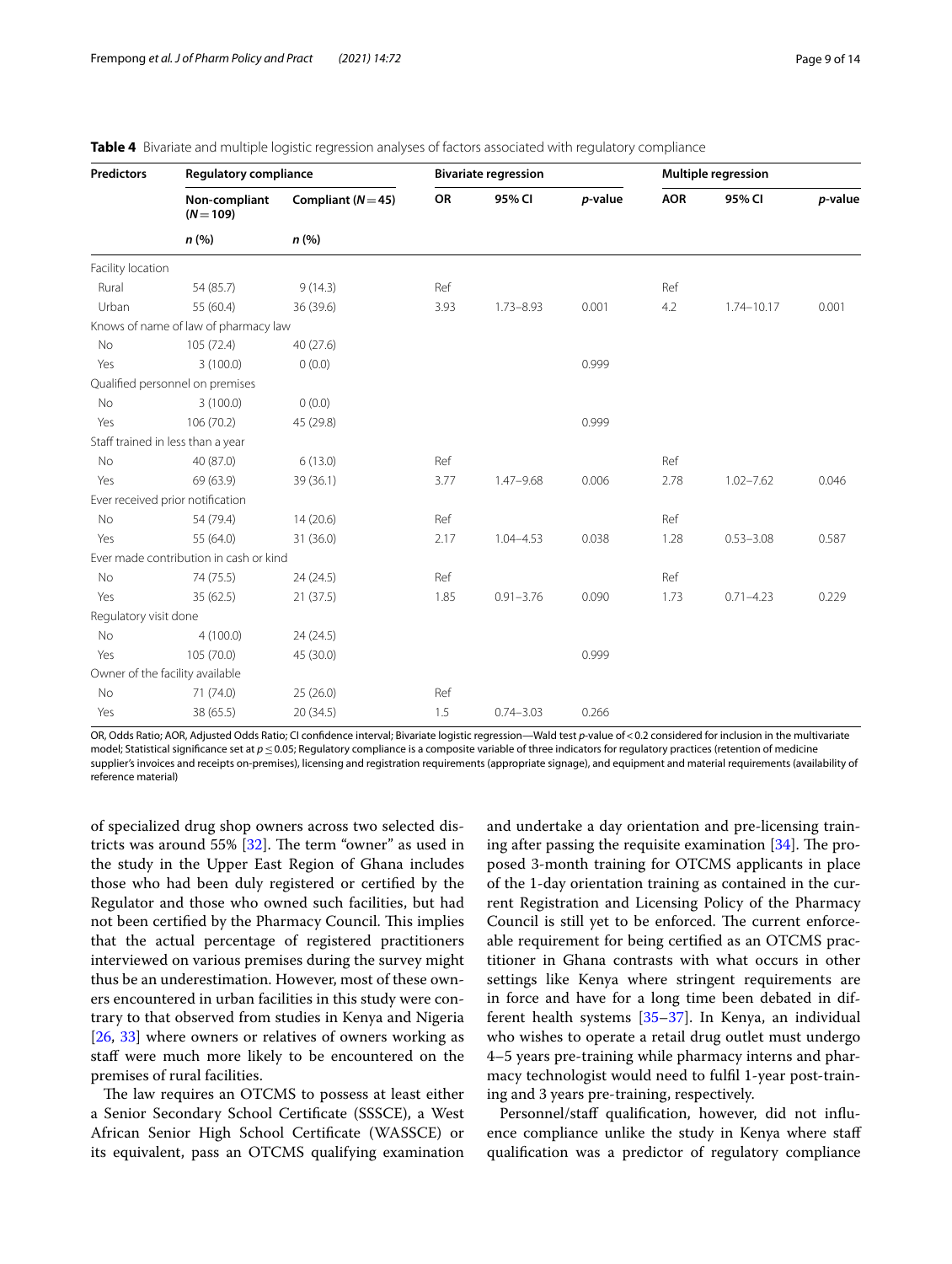[[32\]](#page-13-19). This is because the basic requirement for OTCMS practitioners in Ghana is SSCE or WASSCE which is not relevant to the feld of practice [[34\]](#page-13-21). Furthermore, only a few of the main staf (1.6%) enrolled in the study knew the name of the law that regulated pharmacy practice in Ghana. This is comparable to a study in Tanzania where only 3% of owners and 8% of dispensers knew the name of the law that governed pharmacy practice  $[38]$  $[38]$ . The fndings from this study are however dissimilar to a study in Kenya where about 30% of the main staff knew the name of the law that governed the Kenyan pharmaceutical sector [\[32](#page-13-19)]. Our study fndings could be attributed to the recent legislative and regulatory changes made in the pharmaceutical sector, where the coming into existence of the Health Professions Regulatory Bodies Act, 2013 (Act 857), saw to the repealing of the Pharmacy Act, 1994, which was previously in force  $[24]$  $[24]$ . The relatively low number of staff who knew the name of the law that regulates pharmacy practice in Ghana and Tanzania raises some legitimate questions on the purpose of regulatory visits and what they do entail. Support staff and practitioners would ordinarily not comply with a regulatory provision they are ignorant of and it is expedient that Regulatory Officers take ample time to explain the legal basis of regulatory visits during monitoring activities.

All OTCMS facilities in Ghana must by regulation have reference material on the premises [[34\]](#page-13-21). Such reference materials range from training programme manuals, bulletins, Treatment Guidelines, Medicines Information Handbook, National Formularies and other reference books. However, the fndings of this study revealed that compliance with this requirement was relatively low and varied not quite substantially across MDA's and rural– urban locations. Support staf often indicated that such reference materials were with the facility owners and were not kept on the premises. This implies the owners of such facilities do not appreciate the use of reference material and why such materials are required to be kept on the premises. As anticipated, more urban facilities had reference books compared to rural facilities, and this could be explained by the fact that such reference materials are mostly advertised either in the offices of the regulator (located in Regional capitals) and or during training programmes which most often are held in urban centres and predominantly attended by urban practitioners. The cost of such reference materials as well as the total cost involved in participating in training programmes by rural facility staff could also have been a contributory factor for the low usage or availability of reference materials in the rural facilities.

Another important fnding of the study was that OTCMS practitioners did not only stock orthodox drug products, but also herbal remedies and non-drug items such as cotton wool, bandages, sanitary pads among others. The increasing demand for unorthodox or herbal medicine in Ghana could have accounted for the increased availability of herbal drugs across MDA's and rural–urban locations. Other attributable reasons include increased commercial advertisement of herbal products on airwaves, relatively cheaper cost compared to orthodox medicines as well as the increased public perception that herbal remedies are relatively safer. Household items were interestingly not encountered on any premises. This fnding is in agreement with studies in other African countries where about 66% of patent medicine sellers in Nigeria and about 75% of pharmacies in Somalia stocked only drug-related products  $[3]$  $[3]$ . The observation is however contrary to another study in Nigeria that reported patent medicine vendors stocked not only food items but also cosmetic products [\[39](#page-13-25)]. OTCMS facilities surveyed were found to stock prescription-only medicines and pharmacy medicines in addition to the legally prescribed over-the-counter drugs or Class  $C$  drugs. The stocking of prescription-only medicines was very high and comparable across MDAs and rural–urban locations. This is comparable to a study in Nigeria where patent medicine sellers were reported to sell prescription-only drugs in the form of prescription-only analgesics and prescription-only antimalarials, and only 13% of respondents were of the view that that specifc regulation was being strictly adhered to [[39](#page-13-25)].

In Ghana, all medicine outlets are required by regulation to retain copies of drug sourcing documents on premises. The retention of medicine supplier's invoices and receipts as revealed by the study was relatively low and varied across MDA's and across rural–urban locations. This phenomenon concords with an observation made in Kenya where only 42% of specialized drug shops (SDS) retained prescription records on the premises [\[32](#page-13-19)]. These two observations could be due to the fact that keeping such documents on the premises would readily give Regulatory officers an idea of the range of products actually available in stock in a particular facility. OTCMS staff mainly conceal unapproved drug classes, unregistered products, injections and or infusions upon receiving a tip-off on impending regulatory visits. Thus, making such invoices available would make their non-compliance to approved drug classes and or approved products easily detectable.

In addition, OTCMS practitioners are required by regulation to quote their registration numbers as seen on their operating licenses on their signboards. Though there is a possibility for unregistered outlets to also mount signboards, this situation is however rare. Compliance with this regulation as revealed by the study was low in some MDA's and varied from one MDA to another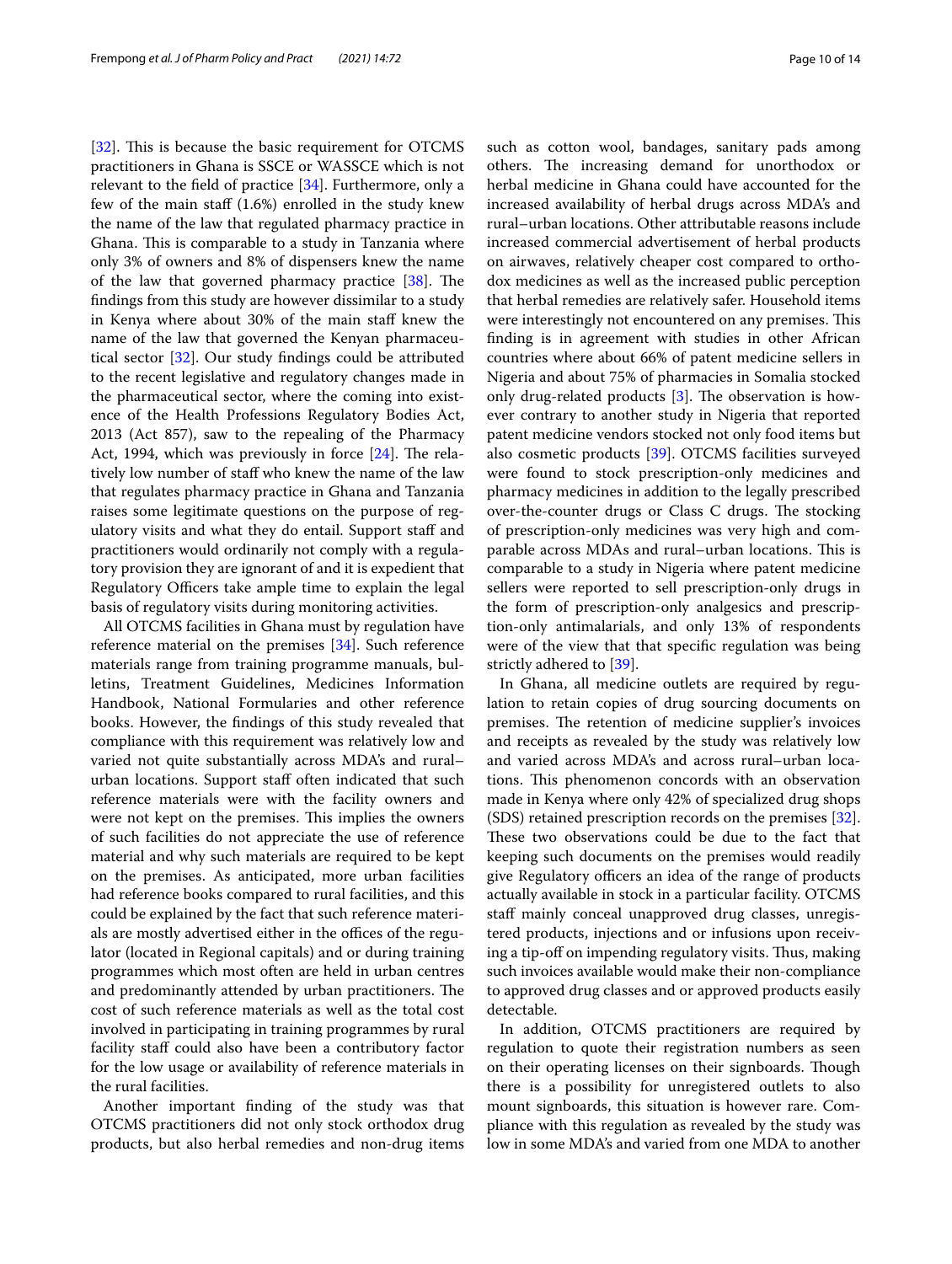as well as between rural (43.5%) and urban locations  $(67.3\%)$ . This could be explained by the fact the new format for writing signboards was only introduced in the latter part of the year 2016 and as at the time of the survey most of the facilities encountered were still within the grace period given by the Regulator for all OTCMS practitioners to re-write their signboards in conformity with the newly set standards. The low compliance to this indicator is comparable to studies that utilized the display of licenses on-premises such as in Tanzania, where only one-third of facilities had licenses displayed on premises; in Sri Lanka, where 57% of facilities failed to display licenses on premises [\[2](#page-12-5), [25\]](#page-13-12) and in Kenya where only 56% of facilities surveyed had permit licenses displayed on-premises [[32\]](#page-13-19).

Furthermore, the number of OTCMS facilities that had received regulatory visits in less than a year was signifcantly low across the selected MDA's and a higher proportion of facilities that had received such regulatory visits were, however, located in urban settings. Similarly, a study in Nigeria reported that only a third of patent medicine stores had received regulatory visits over the past 2 years [\[39](#page-13-25)]. Diferent observations were however made in Sub-Saharan Africa. Two separate studies conducted in Kenya, and another in Tanzania reported that a great number of facilities had been inspected over the past 1 year  $[2, 32]$  $[2, 32]$  $[2, 32]$  $[2, 32]$ . The low inspection frequency could be explained by fnancial constraints, human resource and logistic challenges  $[23]$  $[23]$ . This study also showed that the frequency of regulatory visits infuenced regulatory outcomes. Though studies that have tried to unravel the relationship between the frequency of inspection visits and regulatory compliance are limited in number, most often, low inspection frequencies have been associated with poor regulatory compliance [\[27\]](#page-13-14).

Majority of the main staff surveyed were of the opinion that it was very important to establish close relationships or rapport not only with inspecting officers, but also with the entire staff of the Regulatory Body (Pharmacy Council). This kind of rapport would not only be built through frequent visitation by main staf of OTCMS facilities to either inspecting officers or the Office of the Regulator, but also through frequent interaction or communication via various means. A signifcant number of participants reported that they had ever contributed in cash/kind either directly or through others (mostly OTCMS executives) to support inspecting officers and occasionally, to other staf of the Pharmacy Council. With such gestures, OTCMS staf are probably pre-informed of impending regulatory visits by staff of the Regulator, though information on such visits could also be released by the staf of other OTCMS facilities in other places or other individuals due to the easy identification of the official vehicle $(s)$ 

of the Pharmacy Council. This explains why a significant number of staf confrmed receipt of prior notifcation before regulatory visits. In order to remedy this situation, the pharmacy council has since time immemorial enacted a law that necessitates OTCMS to attend continuous professional development activities annually in order to be in good standing to practice. There is also a new policy to be rolled out by the Pharmacy Council which would also serve to train and certify OTCMS staff as well as making it mandatory for such staff to continuously gain Professional development. This approach if implemented would ensure that both practitioners and supporting staff are abreast with current trends in pharmacy practice and changes in the law. Such interactions mentioned above often lead to concealment of regulatory violations and also tacit permission. It thus appears that regulatory officials might be aware of the various regulatory violations committed by over-the-counter medicine retailers, yet, still, they tend to overlook them. This occurrence resulted in main regulatory officers indulging in activities that deviated from the statutory mandate of the particular regulatory body. The likely causes of regulatory non-compliance have been reported by a study in Tanzania to include inadequate knowledge, inadequate

permission from regulatory enforcers [[25\]](#page-13-12). OTCMS facilities by regulation have some equipment requirements to meet as a pre-requisite for registration and licensure in Ghana such as counting trays, which have now become obsolete due to less customer demand for loose tablets. For these facilities, weighing scales and other equipment such as refrigerators are only considered as ancillary devices and as such are not mandatorily required to be provided. This contrasts with what pertains to other settings such as Malawi and Kenya where relevant equipment such as a working refrigerator must be available as a pre-requisite for registration and licensure. Even in those settings, studies have recorded low compliance for the availability of such equipment [[32](#page-13-19), [40\]](#page-13-27). Compliance with the availability of a refrigerator was however documented to be high in Sri Lanka [\[25](#page-13-12)] and Pakistan  $[41]$  $[41]$  according to separate studies. The different regulatory positions concerning this equipment requirement could be due to diferences in the availability of electricity across nations and continents or the technological gaps across nations and continents [[42\]](#page-13-29).

inspections and or poor regulatory supervision, and tacit

Future research work in this area could concentrate on studies designed to better understand the causes and consequences of regulatory actions of Inspection Officers and OTCMS retailers. Other studies could also consider data collection on factors of regulation that involve client interaction, particularly those that focus on the safety of clients. This would comprise direct observation or the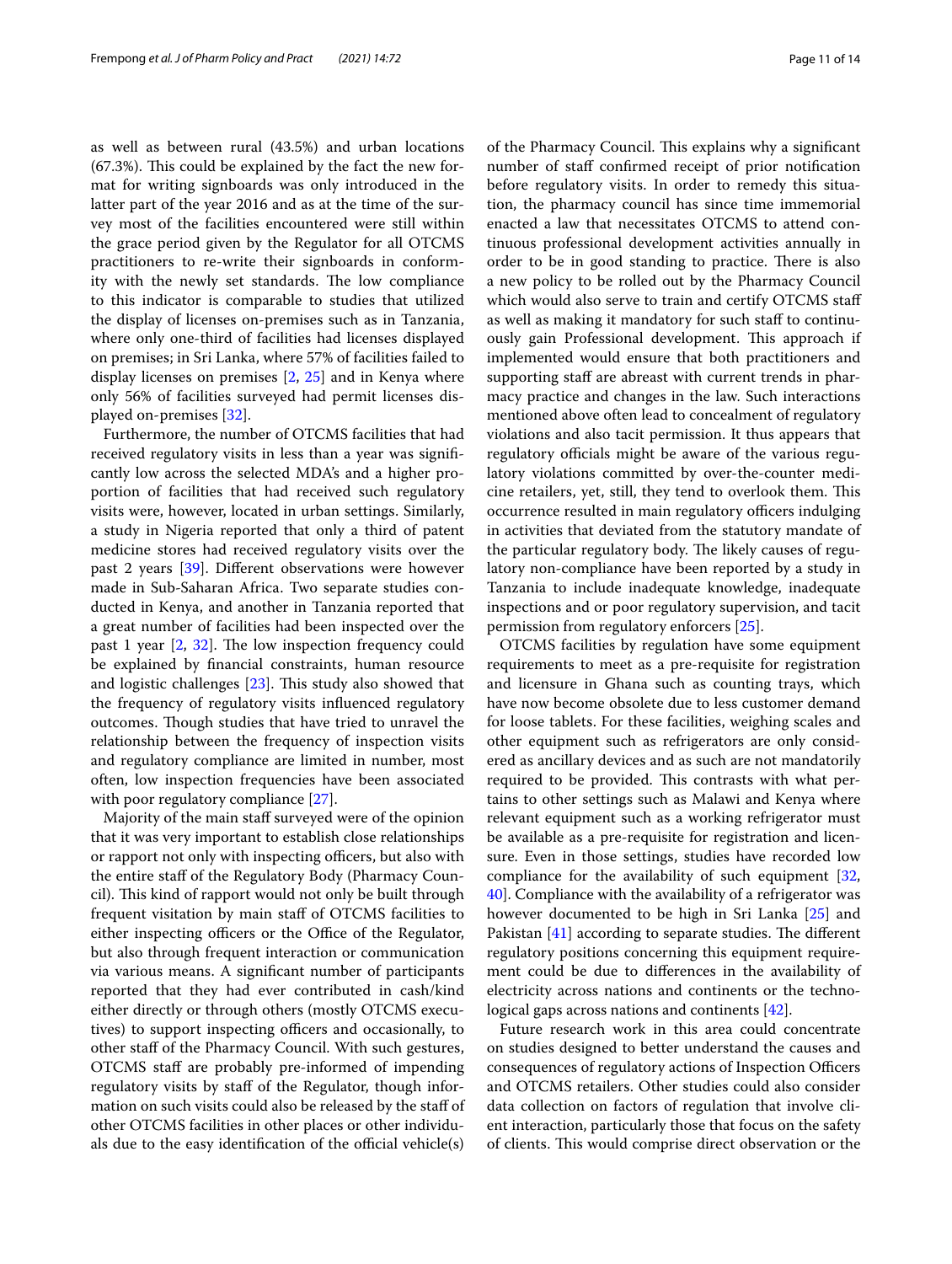use of mystery clients previously enrolled in assessing the quality of care as well as certain facets of regulatory compliance to identify key regulatory areas that can be easily assessed. To know the degree to which future educational interventions would be potentially benefcial, studies could also be designed to focus on examining the knowledge of regulations in detail in order to estimate the degree to which regulatory non-compliance manifests discordances between knowledge and practice.

## **Limitations of the study**

It is important to note certain methodological limitations. Although complementary approaches were used to identify facilities to be involved in the survey, it was still possible to miss some facilities on the ground. However, for the number of facilities identifed through the census survey (208) to be signifcantly higher than the number (176) available on the records of the main Regulator, it implies that some facilities might have been captured through the census survey which was not on the records of the Pharmacy Council of Ghana.

The Pharmacy Council of Ghana did not have the correct number of OTMCS facilities due to the following reasons: (1) The database of the Pharmacy Council (Head Office) only includes facilities that have been issued permanent registration (Business operating licenses with registered numbers). For OTCMS, shortlisted applicants go through examinations and interview after which successful applicants are granted temporal approval letters (valid for a 6-month period from date of issue). On this document, they are required to fulfll laid down requirements including payments and fnal inspection conduction. Successful applicants who fulfll these requirements are allowed to operate while waiting for their permanent registration documents. (2) The Upper East Regional Office was newly created as at the time of our study. This office was carved out of the then Northern Regional Zonal Office. Apart from challenges in accessing all temporary approval documents from the Northern Regional Office, there were practitioners who had fulfilled the necessary requirements but had for several years still not received permanent registration documents due to bureaucracies. This group excluded unregistered facilities (illegal premises) (never registered and those with expired licenses that had been permanently deleted from the Pharmacy Council's database but probably not communicated to the afected practitioners) as well as those who could not fulfll the necessary requirements but were found to be operating such facilities. (3) This phenomenon is not one peculiar to only our study. There is a similar study where the researchers identifed a higher number of retail medicine outlets than recorded by the regulator  $[32]$  $[32]$ . The Pharmacy council has officers who routinely inspect the OTCMS facilities and their practices. A possible reason for the diferences in numbers could be due the fact that some facilities may be operating illegally. These findings could also draw the attention of the regulator to penalize facilities that operate illegally.

Furthermore, a potential source of bias that cannot be overlooked in the study is the relatively higher rate (10.58%) of refusals. The 22 OTCMS facilities that declined to participate in the study for the sole reason of absence of main responsible staf could also be suspected to be non-compliant to prescribed regulation. Another incidence of bias is reporting bias, especially in assessing items on the tool that required verifcation, for example, staff qualification and staff training. Information bias cannot also be overlooked on the part of the provider as well as misclassifcation which could have resulted from recall bias. The need to eliminate subjective judgments as much as possible and focus much more on objective indicators, not making observations on ongoing consultations and or raise any suspicion the exercise was an inspection rather than a survey might have limited the ability of the study to present a detailed picture of the regulatory environment. It is acknowledged that some prescribed regulations of much higher public health signifcance than those selected were not included in the study. This was due to resource constraints as well as the need to eliminate subjective indicators as much as possible. Generalization of the fndings of this study especially to larger areas should be done cautiously. The Upper East Region is known to have a lower number of OTCMS facilities and is currently ranked ninth out of ten regions in terms of the total number of OTCMS facilities. Larger and densely populated areas are known to have good accessibility to health facilities and demand for health services is much higher which might infuence practice  $[43]$  $[43]$ . The displaying of licenses was not assessed because original copies of operating licenses were not available during the period of data collection. They are usually submitted to the Pharmacy Council each year between January and March for renewal. There are most often renewal challenges on the part of the regulating body leading to the delayed release of renewed licenses. Renewed operating licenses are typically released to practitioners in the latter part of the third quarter of the year. Hence, it was not possible to rely on photocopies of operating licenses since authentic features (against counterfeit) on operating licenses could not be assessed on such documents. Also, the non-existence of the Health Facilities Regulatory Agency (HEFRA) in the Upper East region, partly accounted for the refusal to incorporate premises license in the study assessment protocol, as these facilities have not yet been issued premises licenses. More so, an inspection of a license or its display does not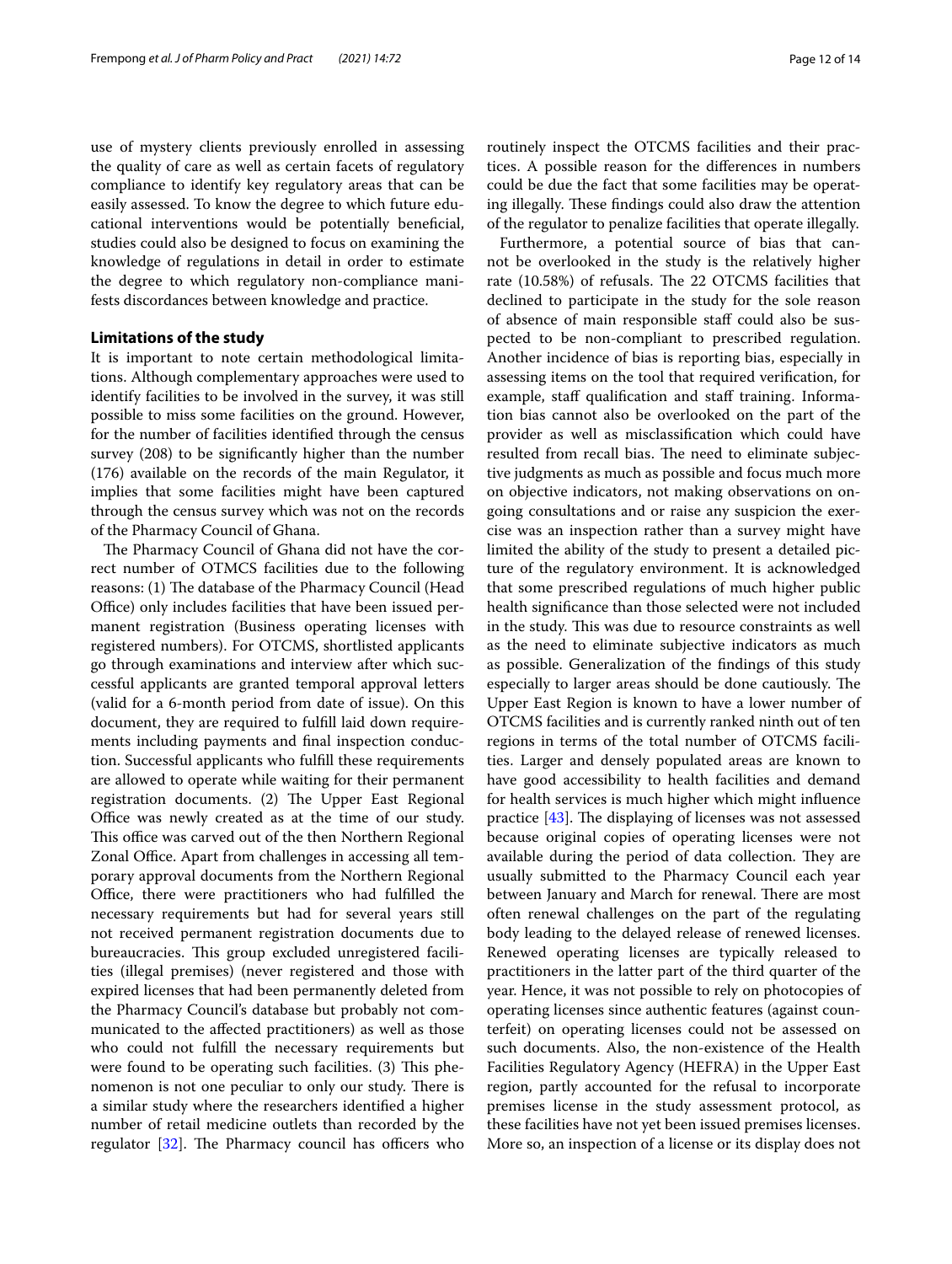fully refect the status of over-the-counter medicine retail outlets since the certifed practitioner may not be actively involved in the day-to-day management of the facility. Again, the validity of permits or operating licenses was not assessed because of the possibility of respondents regarding the interview as an inspection activity. This would likely have led to violent and repulsive behaviour from respondents which would have marred the conducive atmosphere required for the study.

## **Conclusion**

Overall, regulatory compliance was low, particularly across rural locations, where most of the facilities failed to meet laid down provisions regarding practice, staf, and premises requirements. Though the frequency of inspection visits was signifcantly low, a regulatory visit in less than a year was a predictor of two regulatory outcomes (retention of medicine suppliers' invoices and receipts and availability of reference materials). Regulatory interactions recorded was relatively low but had a strong influence on regulatory compliance. The factors for regulatory non-compliance were identifed to be insufficient knowledge, infrequent inspection visits and tacit permission resulting from complex interactions within the regulatory environment.

The relatively lower compliance of OTCMS facilities in rural areas of the Upper East region of Ghana which is majorly attributed to lack of infrastructure underscores the need for alternative approaches for their regulation. Policymakers are been called on to put in place pragmatic measures in relation to OTCMS facility's location and regulatory requirements in order to address the inequities in compliance. This would enable the facilities in rural areas to meet regulatory requirements and also improve compliance. OTCMS who infringe the law should be sanctioned in order to deter others from contravening the law.

#### **Abbreviations**

CHPS: Community-Based Health Planning and Services; FDA: Food and Drugs Authority-Ghana; HEFRA: Health Facilities Regulatory Agency; MDA: Municipal and District Assembly; MDA's: Municipal and District Assemblies; OTCMS: Over-the-Counter Medicine Sellers; PC: Pharmacy Council, Ghana; POM: Prescription-only Medicines; SDS: Specialized Drug Shop; WHO: World Health Organization.

#### **Authors' contributions**

The authors' contributions were as follows: conceptualization, BKF, and AA; methodology, BKF; formal analysis, BKF and KOA; writing—original draft preparation, BKF, AA, ND, and KOA; writing—review and editing, BKF, AA, ND, and KOA; supervision, AA. All authors read and approved the fnal manuscript.

#### **Funding**

No specifc funding was received by authors for this work.

#### **Availability of data and materials**

The dataset(s) supporting the conclusions of this article is(are) available on request from the corresponding author.

#### **Declarations**

#### **Ethics approval and consent to participate**

Institutional Ethical approval for the study was obtained from the Pharmacy Council-Ghana (reference PC-147). Informed consent was obtained from all OTCMS practitioners and staff before enrolment in the study. For respondents not to construe the study as a regulatory inspection activity, verbal consent was obtained. The use of verbal consent creates a cordial relationship and allows for a conducive environment for questionnaire administrators to interact with respondents.

#### **Consent for publication**

Not applicable.

#### **Competing interests**

B.K.F. is currently the Upper East Regional Manager of the Pharmacy Council of Ghana. All other authors declare no competing interests.

#### **Author details**

<sup>1</sup> Pharmacy Council, Upper East Region, Bolgatanga, Ghana. <sup>2</sup> Department of Health Professions Education and Innovative Learning, School of Medicine, University for Development Studies, Tamale, Ghana. <sup>3</sup> Department of Pharmacy Practice, College of Health Sciences, Kwame Nkrumah University of Science and Technology, Kumasi, Ghana. <sup>4</sup> Department of Optometry and Visual Science, College of Science, Kwame Nkrumah University of Science and Technology, Kumasi, Ghana.

#### Received: 20 January 2021 Accepted: 17 August 2021 Published online: 24 August 2021

#### **References**

- <span id="page-12-0"></span>1. Hanson K, Berman P. Private health care provision in developing countries: a preliminary analysis of levels and composition. Health Policy Plan. 1998;13(3):195–211.
- <span id="page-12-5"></span>2. Goodman C, Kachur SP, Abdulla S, Bloland P, Mills A. Drug shop regulation and malaria treatment in Tanzania—why do shops break the rules, and does it matter? Health Policy Plan. 2007;22(6):393–403.
- <span id="page-12-1"></span>3. Brieger WUA, Greer G, Meek S. Interventions to Improve the Role of Medicine Sellers in Malaria Case Management for Children in Africa. The Malaria Consortium and BASICS for the United States Agency for International Development; prepared for Roll Back Malaria's Sub-group for Communication and Training and Malaria Case Management Working Group; 2005.
- 4. Foster S. Treatment of malaria outside the formal health services. J Trop Med Hyg. 1995;98(1):29–34.
- 5. Goodman CA. An economic analysis of the retail market for fever and malaria treatment in rural Tanzania. In: *PhD Thesis.* Department of Public Health and Policy, London School of Hygiene and Tropical Medicine; 2004.
- <span id="page-12-2"></span>6. Tren R, Bate R, Hess K, Ayodele T, Cudjoe F: The global fund's malaria medicine subsidy: a nice idea with nasty implications. Africa Fighting Malaria Policy Paper. 2011.
- <span id="page-12-3"></span>7. Ross-Degnan D, Soumerai SB, Goel PK, Bates J, Makhulo J, Dondi N. Sutoto, Adi D, Ferraz-Tabor L, Hogan R: the impact of face-to-face educational outreach on diarrhoea treatment in pharmacies. Health Policy Plan. 1996;11(3):308–18.
- <span id="page-12-4"></span>8. Chuc NTK, Larsson M, Do NT, Diwan VK, Tomson GB, Falkenberg T. Improving private pharmacy practice: a multi-intervention experiment in Hanoi, Vietnam. J Clin Epidemiol. 2002;55(11):1148–55.
- 9. Aguwa CN, Ukwe CV, Ekwunife OI. Effect of pharmaceutical care programme on blood pressure and quality of life in a Nigerian pharmacy. Pharm World Sci. 2008;30(1):107–10.